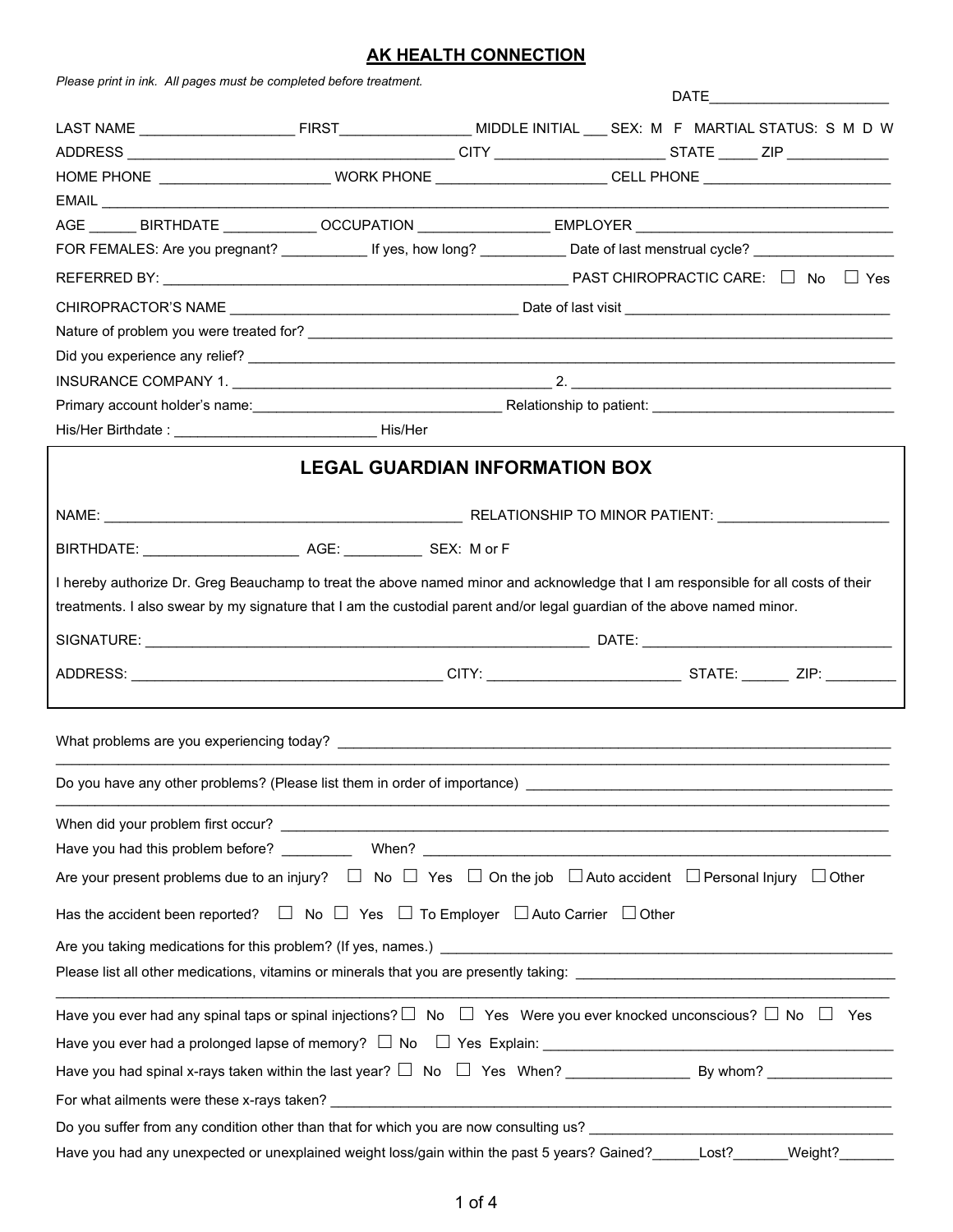## **PLEASE CHECK ALL SYMPTOMS THAT YOU HAVE HAD OR PRESENTLY HAVE:**

| Allergies                    | <b>Dental Problems</b>       | <b>Kidney Stones</b>        | Sciatica                    |
|------------------------------|------------------------------|-----------------------------|-----------------------------|
| Alcoholism                   | <b>Diabetes</b>              | Leg Problems                | <b>Seizures</b>             |
| Anemia                       | Diarrhea                     | Liver Disease / Cirrhosis   | Severe Neck / Spine Injury  |
| Aneurysm                     | <b>Digestion Problems</b>    | Loss of Memory              | Shortness of Breath         |
| Arm Problems                 | <b>Dizziness</b>             | Loss of Balance             | Sinus Problems              |
| Arthritis                    | Epilepsy                     | Loss of Smell               | Sleep Problems / Insomnia   |
| Asthma                       | <b>Excessive Hunger</b>      | Loss of Taste               | Sneezing w/ Temp.Change     |
| Autoimmune Disease           | <b>Excessive Thirst</b>      | Lower Back Problems         | Skin Problems / Sensitivity |
| <b>Back Pain</b>             | Fatigue                      | Lung Disease                | <b>Sleep Disorders</b>      |
| <b>Bleeding Disorders</b>    | <b>Frequent Urination</b>    | <b>Macular Degeneration</b> | Smoked                      |
| Blood Pressure (High or Low) | Gallbladder Disease / Stones | <b>Menstrual Problems</b>   | <b>Spinal Curvatures</b>    |
| Breast Lump or Pain          | Glaucoma                     | Migraines                   | <b>STD</b>                  |
| <b>Broken Bones</b>          | Gout                         | Muscle Cramps               | <b>Stomach Problems</b>     |
| <b>Bronchitis</b>            | Headache                     | <b>Neuritis</b>             | <b>Stroke</b>               |
| <b>Bruise Easily</b>         | <b>Hearing Loss</b>          | <b>Neck Problems</b>        | Swelling of Ankles / Limbs  |
| Cancer                       | <b>Heart Disease</b>         | <b>Nosebleeds</b>           | Swollen Joints              |
| Cataracts                    | <b>Heart Problems</b>        | Osteoporosis                | <b>Thyroid Condition</b>    |
| Chest Pain                   | <b>Hemorrhoids</b>           | Pacemaker                   | <b>Tuberculosis</b>         |
| <b>Cold Extremities</b>      | <b>High Blood Pressure</b>   | Parkinson's Disease         | <b>Ulcers</b>               |
| Constipation                 | <b>Hives</b>                 | Paralysis                   | Varicose Veins              |
| COPD / Emphysema             | <b>Hot Flashes</b>           | Poor Posture                | <b>Walking Problems</b>     |
| Cramps (Abdominal / Muscle)  | <b>IBS</b>                   | Poor Appetite               | OTHER:                      |
| CVA (stroke / TIA)           | Irregular Heart Beat         | <b>Prostate Trouble</b>     |                             |
| Dementia / Alzheimer's       | Irregular Menstrual Cycle    | <b>Retinal Disease</b>      |                             |
| Depression                   | Kidney Infection             | Ruptures                    |                             |

Have you had any of these Cardiovascular Diseases?

| Myocardial Infarction --- Hypertension --- Hypercholesterolemia --- Bypass Surgery |                                           |                | --- Coronary Artery Disease |
|------------------------------------------------------------------------------------|-------------------------------------------|----------------|-----------------------------|
| Do you have Diabetes? If so, what type?                                            | TYPE I   ---    TYPE II   ---    JUVENILE |                |                             |
| Do you have any stomach / digestive issues?                                        | Ulcers --- Reflux --- IBS                 |                |                             |
| What are your expectations from our office?                                        | Pain Relief --- Lifestvle Change          | Other<br>$---$ |                             |
| Please explain:                                                                    |                                           |                |                             |

 $\ldots$  . The contribution of the contribution of the contribution of the contribution of the contribution of the contribution of the contribution of the contribution of the contribution of the contribution of the contribut (USE BACK OF FORM IF MORE ROOM IN NECESSARY)

Which of the following factors affect your problem? Please check only one for each factor.

|                                  | <b>No Effect</b> | <b>Better</b> | <b>Worse</b> |
|----------------------------------|------------------|---------------|--------------|
| Movement                         |                  |               |              |
| Sitting                          |                  |               |              |
| Standing                         |                  |               |              |
| Walking                          |                  |               |              |
| Lying down                       |                  |               |              |
| During the night                 |                  |               |              |
| First thing in the morning       |                  |               |              |
| Towards the end of the day       |                  |               |              |
| During time of greatest activity |                  |               |              |
| While resting                    |                  |               |              |
| <b>Before meals</b>              |                  |               |              |
| During meals                     |                  |               |              |
| After meals                      |                  |               |              |
| 2-4 hours after meals            |                  |               |              |

Please mark your areas of pain on the figures shown below:

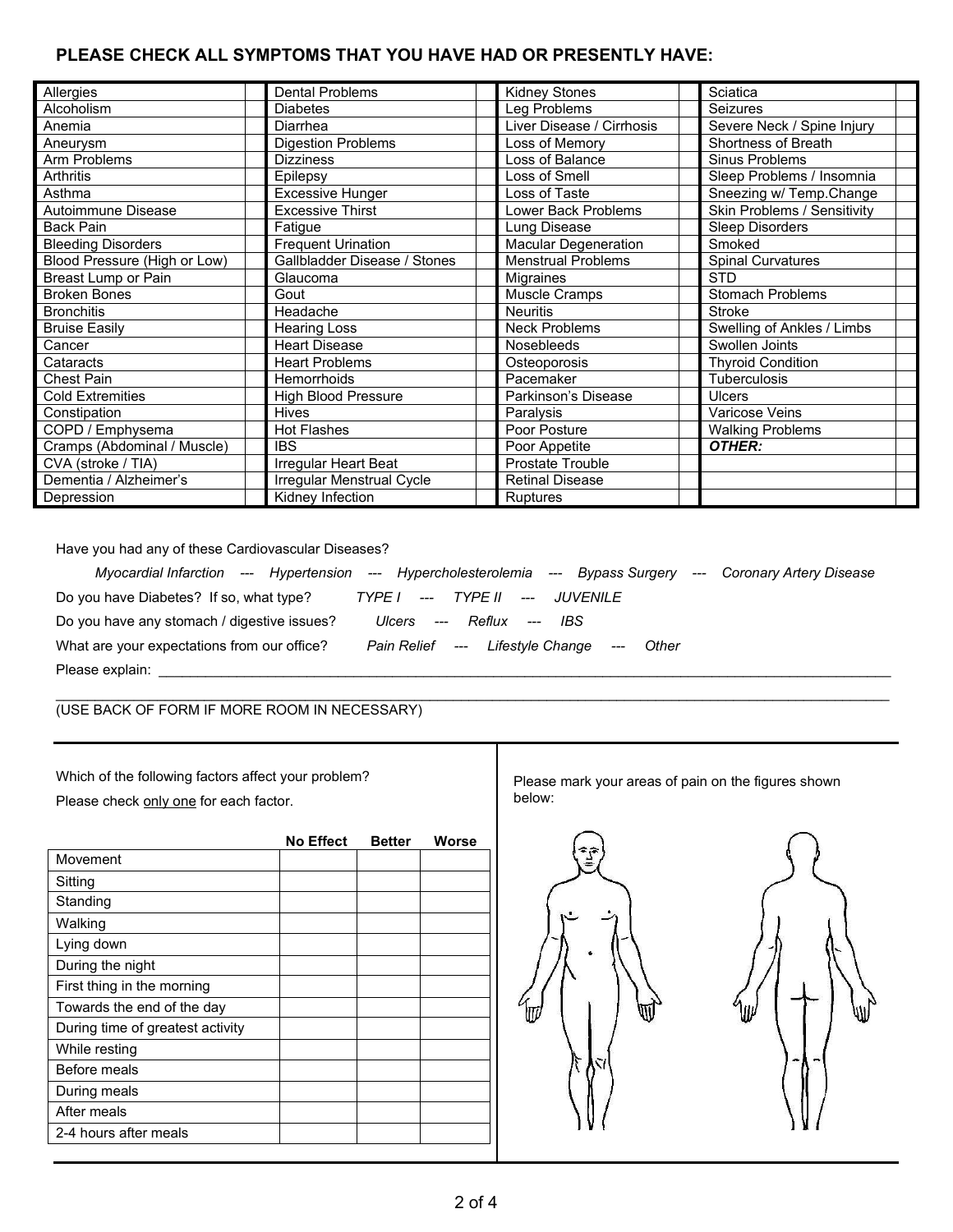| List vour MAJOR diseases and approximate dates: |  |
|-------------------------------------------------|--|
|                                                 |  |

| List any MAJOR dental work and its approximate date: ____________________________ |  |  |
|-----------------------------------------------------------------------------------|--|--|
|                                                                                   |  |  |

Please check the one box that most accurately describes you for each item listed.

|                                                                       | <b>Daily</b> | Weekly | <b>Occasionally</b> | <b>Never</b> |
|-----------------------------------------------------------------------|--------------|--------|---------------------|--------------|
| Alcohol                                                               |              |        |                     |              |
| <b>Artificial Sweeteners</b>                                          |              |        |                     |              |
| Coffee                                                                |              |        |                     |              |
| Dairy – (ice cream, cheese, milk, yogurt, other)                      |              |        |                     |              |
| <b>Drugs</b>                                                          |              |        |                     |              |
| Energy Products – (Monster, Red Bull, Rockstar, 5-Hour Energy, other) |              |        |                     |              |
| Fresh & Homemade Foods                                                |              |        |                     |              |
| Grains – (bread, pasta, cereal, other)                                |              |        |                     |              |
| Popcorn / Nuts                                                        |              |        |                     |              |
| Preprocessed, Packaged, & Restaurant Food                             |              |        |                     |              |
| Smoking                                                               |              |        |                     |              |
| <b>Soft Drinks</b>                                                    |              |        |                     |              |
| Tea                                                                   |              |        |                     |              |
| Water                                                                 |              |        |                     |              |

|                             |                                          |               | If you add white sugar to any food, coffee or tea, how many teaspoons daily? ______________________ |               |       |              |               |                   |
|-----------------------------|------------------------------------------|---------------|-----------------------------------------------------------------------------------------------------|---------------|-------|--------------|---------------|-------------------|
|                             |                                          |               | Do you use salt? SPARINGLY -- MODERATELY -- FREELY                                                  |               |       |              |               |                   |
|                             |                                          |               | Do you use vinegar?    SPARINGLY -- MODERATELY -- FREELY                                            |               |       |              |               |                   |
|                             |                                          |               |                                                                                                     |               |       |              |               |                   |
|                             |                                          |               |                                                                                                     |               |       |              |               |                   |
| What did you eat yesterday? |                                          |               |                                                                                                     |               |       |              |               |                   |
|                             |                                          |               |                                                                                                     |               |       |              |               |                   |
|                             |                                          |               |                                                                                                     |               |       |              |               |                   |
|                             |                                          |               |                                                                                                     |               |       |              |               |                   |
|                             |                                          |               |                                                                                                     |               |       |              |               |                   |
|                             |                                          |               | Is this your average diet for the past 3-4 years? $\Box$ No $\Box$ Yes If no, how long? $\Box$      |               |       |              |               |                   |
|                             | Please circle all foods you are fond of: |               |                                                                                                     |               |       |              |               |                   |
| <b>BREADS</b>               | BUTTER                                   | <b>CEREAL</b> | <b>FATS</b>                                                                                         | <b>FRUITS</b> | MEATS | <b>SPICY</b> | <b>SWEETS</b> | <b>VEGETABLES</b> |